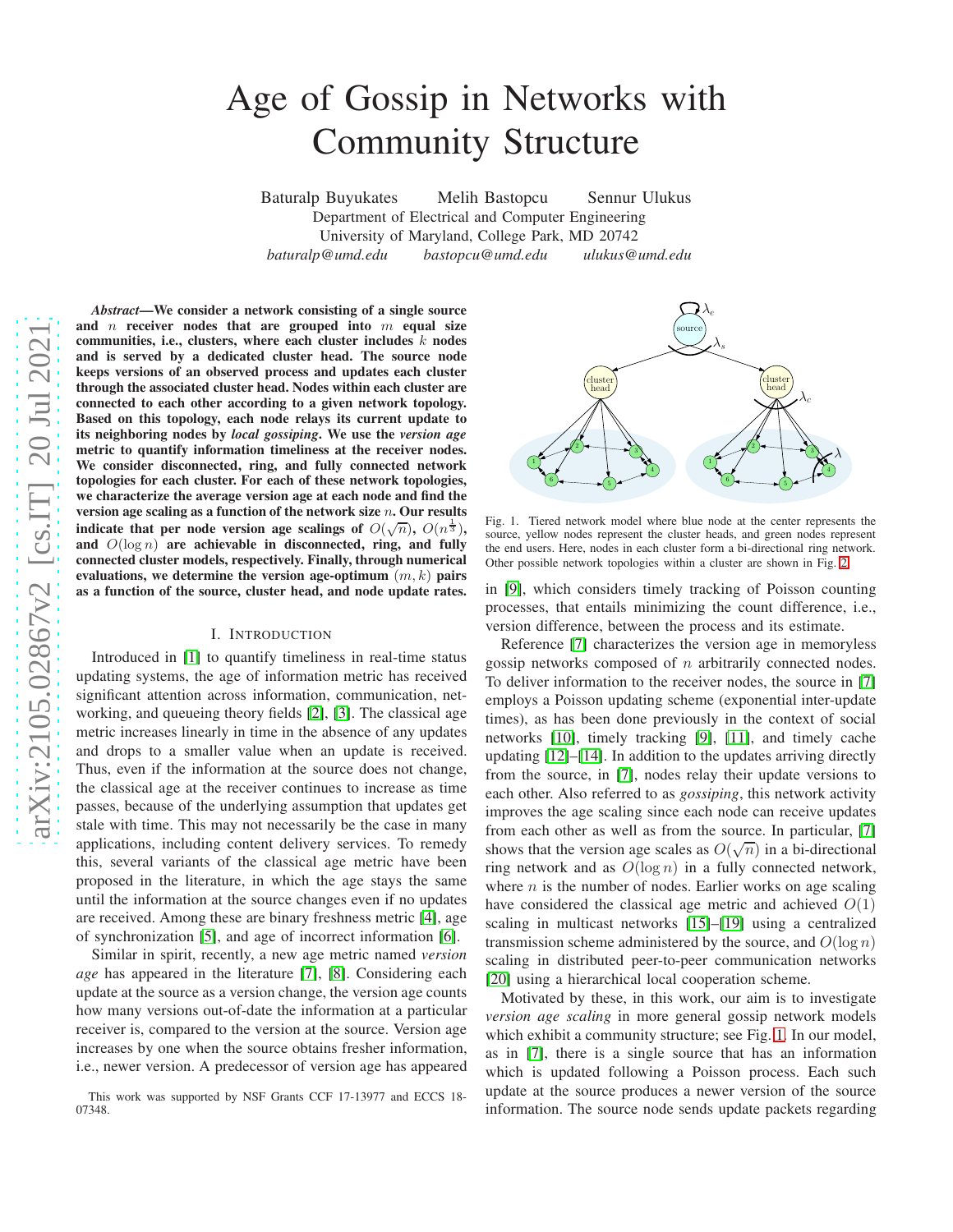

<span id="page-1-0"></span>Fig. 2. Different network topologies that can be used within each cluster: (a) disconnected, (b) uni-directional ring, (c) bi-directional ring, and (d) fully connected. Fig. [1](#page-0-0) uses the one in (c). In this figure, cluster size is  $k = 6$ .

the source information to multiple communities. In our work, a community refers to a set of receiver nodes that are clustered together and can only interact with each other. Each cluster is served by a cluster head, which facilitates the communication with the source node. That is, cluster heads act as gateways between the source and the end-nodes within their clusters, akin to base stations in a cellular network. Unlike the model in [\[7\]](#page-4-6), in our model, the source cannot directly update individual nodes and updates arriving from the source go through the cluster heads. To model the various degrees of gossip within each cluster, we use disconnected, uni-directional ring, bidirectional ring, and fully connected network topologies; see Fig. [2.](#page-1-0) Based on the underlying connectivity within clusters, we characterize the version age experienced by each node.

We observe that the additional hop constituted by the cluster heads between the source and the end-nodes presents us with opportunities to optimize the version age scaling by carefully tuning the number of clusters and the cluster size. Specifically, our results indicate that even if the nodes within each community forego gossiping, i.e., disconnected networks within each cluster, we can achieve  $O(\sqrt{n})$  scaling as opposed to  $O(n)$ . In addition, we obtain the same  $O(\log n)$  scaling in the case of fully connected communities using fewer connections within clusters than [\[7\]](#page-4-6), and further reduce the scaling result in ring networks to  $O(n^{\frac{1}{3}})$  from  $O(\sqrt{n})$  in [\[7\]](#page-4-6). Finally, through numerical evaluations, we determine the version-age optimum cluster sizes for varying update rates employed by the source, cluster heads, and the nodes within each cluster.

## II. SYSTEM MODEL AND THE AGE METRIC

We consider a system where a network of  $n$  nodes is divided into m clusters, each consisting of k nodes such that  $n =$ mk with  $k, m \in \mathbb{Z}$ ; see Fig. [1.](#page-0-0) Each cluster is served by a distinct cluster head, which takes updates from the source and distributes them across that cluster. The source process is updated exogenously as a rate  $\lambda_e$  Poisson process. The source has a total update injection rate of  $\lambda_s$ , which is uniformly distributed across cluster heads such that each cluster head is updated as a rate  $\frac{\lambda_s}{m}$  Poisson process. From each cluster head to its corresponding cluster, the total update injection rate is  $\lambda_c$  and this rate is uniformly allocated across the nodes in that

cluster. That is, each node  $i$  receives an update from its cluster head as a rate  $\frac{\lambda_c}{k}$  Poisson process with  $i \in \mathcal{N} = \{1, \dots, n\}.$ 

Nodes in each cluster are connected to each other based on a connection graph. We consider varying levels of connectivity among nodes within each cluster. These are disconnected, uni-directional ring, bi-directional ring, and fully connected networks, which are shown in Fig. [2](#page-1-0) for a cluster of  $k = 6$ nodes. Updates received from the cluster head associated with each cluster are distributed across that cluster by utilizing the connections between the nodes. A node  $i$  updates another node j as a rate  $\lambda_{ij}$  Poisson process. Each node in this system has a total update rate of  $\lambda$ , which is uniformly allocated to its neighboring nodes. That is, in the uni-directional ring, each node updates its neighbor node as a rate  $\lambda$  Poisson process, whereas in bi-directional ring, each node has two neighboring nodes, each of which is updated as a rate  $\frac{\lambda}{2}$  Poisson process. In the fully connected cluster, each node has  $k - 1$  neighbors each of which is updated as a rate  $\frac{\lambda}{k-1}$  Poisson process. As a result of these local connections within a cluster, a node can receive different versions of the source update.

To model the age at each node, we use the version age metric [\[7\]](#page-4-6), [\[8\]](#page-4-7). We denote the version of the update at the source as  $N_s(t)$ , at cluster head c as  $N_c(t)$ , with  $c \in \mathcal{C} = \{1, \ldots, m\}$ , and at node i as  $N_i(t)$ , with  $i \in \mathcal{N}$ , at time t. The version age at node *i* is given by  $\Delta_i(t) = N_s(t) - N_i(t)$ . Similarly, the version age at cluster head c is  $\Delta_c(t) = N_s(t) - N_c(t)$ . When node  $i$  has the same version as the source, its version age becomes zero, i.e.,  $\Delta_i(t) = 0$ . When the information at the source is updated, version ages at the cluster heads and the nodes increase by 1, e.g.,  $\Delta'_{c}(t) = \Delta_{c}(t) + 1$ . Each node  $i$  can get updates either from its cluster head or the other nodes that it is connected to within its cluster. When node i gets an update from its cluster head, its version age becomes  $\Delta'_i(t) = \min{\{\Delta_c(t), \Delta_i(t)\}} = \Delta_c(t)$ . Last equality here follows since nodes in a cluster receive the source updates through their cluster head so that they have either the same version or older versions of the information compared to their cluster head. When node  $i$  receives an update from node  $j$ , its version age becomes  $\Delta'_i(t) = \min{\{\Delta_i(t), \Delta_j(t)\}}$ . We note that if node  $j$  does not have a fresher version of the information, the version age at node  $i$  is not updated.

## <span id="page-1-1"></span>III. VERSION AGE WITH COMMUNITY STRUCTURE

In this section, we characterize the limiting version age of each node i, denoted by  $\Delta_i = \lim_{t \to \infty} \mathbb{E}[\Delta_i(t)], i \in$  $\{1, \ldots, n\}$  considering various network topologies for the clusters. Since the network model in each cluster is identical and within each cluster the network is symmetric for each of the network topologies, age processes  $\Delta_i(t)$  of all users are statistically identical. Thus, in the ensuing analysis, we focus on a single cluster  $c \in \mathcal{C}$  and find the average version age of a node from that cluster. For this, we follow the construction in [\[7\]](#page-4-6) and express  $\Delta_i$  in terms of  $\Delta_S$ , which denotes the average version age of subset S, where  $\Delta_S(t) \triangleq \min_{j \in S} \Delta_j(t)$ .

We recall the following definitions from [\[7\]](#page-4-6):  $\lambda_i(S)$  denotes the total update rate at which a node  $i$  updates the nodes in set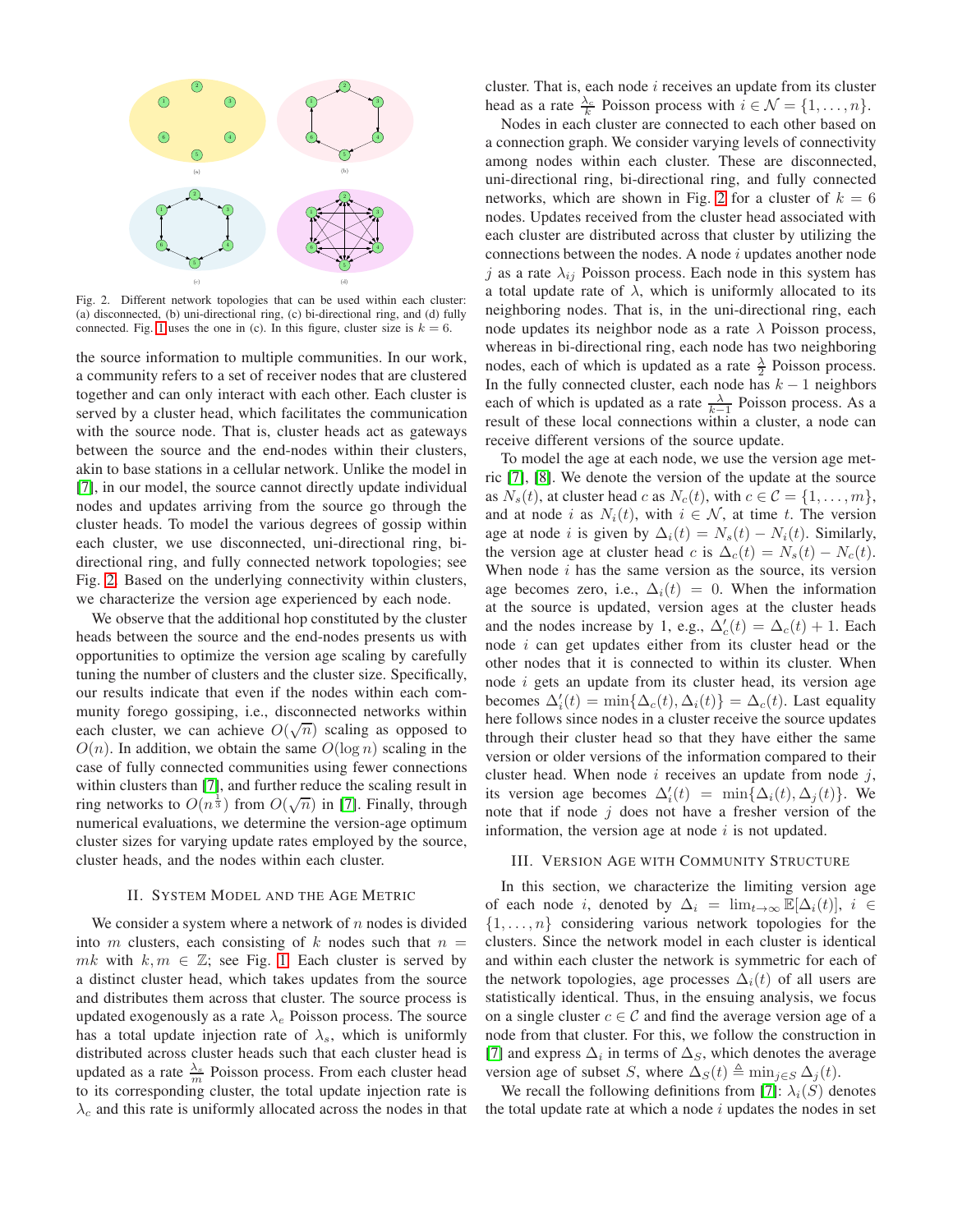S. We have  $\lambda_i(S) = \sum_{j \in S} \lambda_{ij}$  when  $i \notin S$ . Similarly,  $\lambda_c(S)$ denotes the total update rate of the cluster head of a particular cluster into the set S. Finally, set of updating neighbors of a set S is  $N(S) = \{i \in \{1, ..., n\} : \lambda_i(S) > 0\}.$ 

With these definitions, next, in Theorem [1](#page-2-0) below we give the resulting version age in our clustered system model as a specialization of [\[7,](#page-4-6) Thm. 1].

<span id="page-2-0"></span>Theorem 1 *When the total network of* n *nodes is divided into* m *clusters, each of which consisting of a single cluster head and* k *nodes* with  $n = mk$ , the average version age of subset S *that is composed of nodes within a cluster is given by*

$$
\Delta_S = \frac{\lambda_e + \lambda_c(S)\Delta_c + \sum_{i \in N(S)} \lambda_i(S)\Delta_{S \cup \{i\}}}{\lambda_c(S) + \sum_{i \in N(S)} \lambda_i(S)},
$$
 (1)

*with*  $\Delta_c = m \frac{\lambda_e}{\lambda_s}$ .

Proof of Theorem [1](#page-2-0) follows by applying [\[7,](#page-4-6) Thm. 1] to our clustered network model and noting that updates arrive at the nodes through designated cluster heads.

## <span id="page-2-4"></span>*A. Version Age in Clustered Disconnected Networks*

Nodes in a cluster are not connected to each other. Thus, the network is a two-hop multicast network, where the first hop is from the source to  $m$  cluster heads, and the second hop is from each cluster head to  $k$  nodes; combine Fig. [1](#page-0-0) with Fig. [2\(](#page-1-0)a). Multihop networks have been studied in [\[15\]](#page-4-13)–[\[19\]](#page-4-14) considering the classical age metric, where the source keeps sending update packets until they are received by a certain number of nodes at each hop. We do not consider such centralized management of updates, but let the source update the cluster heads as Poisson processes, and let cluster heads forward these packets to the nodes within their clusters as further Poisson processes.

Let  $S_1$  denote an arbitrary 1-node subset of a cluster. Subset  $S_1$  is only connected to the cluster head, i.e.,  $N(S_1) = \emptyset$ . Using the recursion given in [\(1\)](#page-2-1), we find

$$
\Delta_{S_1} = \Delta_c + k \frac{\lambda_e}{\lambda_c} = m \frac{\lambda_e}{\lambda_s} + k \frac{\lambda_e}{\lambda_c},\tag{2}
$$

where  $\Delta_{S_1}$  denotes the version age of a single node from the cluster. When the network consists of two-hops, version age is additive, in that the first term in [\(2\)](#page-2-2) corresponds to the first hop and equals to the version age at the cluster head, whereas the second term in [\(2\)](#page-2-2) corresponds to the version age at the second hop between the cluster head and a node.

## <span id="page-2-3"></span>Theorem 2 *In a clustered network of disconnected users, the version age of a single user scales as*  $O(\sqrt{n})$ .

Theorem [2](#page-2-3) follows by selecting  $k = \sqrt{n}$  with  $m = \frac{n}{k} = \sqrt{n}$  in (2) for fixed  $\lambda = \lambda$  which do not depend on n  $\sqrt{n}$  in [\(2\)](#page-2-2) for fixed  $\lambda_e$ ,  $\lambda_s$ ,  $\lambda_c$ , which do not depend on n. Theorem [2](#page-2-3) indicates that when nodes are grouped into  $\sqrt{n}$ clusters, an age scaling of  $O(\sqrt{n})$  is achievable even though users forego gossiping. With the absence of cluster heads, i.e., when the source is uniformly connected to each of the  $n$  users, the version age scaling of each disconnected user would be  $O(n)$ . By utilizing clusters, we incur an additional hop, but significantly improve the scaling result from  $O(n)$  to  $O(\sqrt{n})$ .

## *B. Version Age in Clustered Ring Networks*

Nodes in each cluster form a ring network. We consider two types of ring clusters: uni-directional ring as shown in Fig. [2\(](#page-1-0)b) and bi-directional ring as shown in Fig. [2\(](#page-1-0)c).

First, we consider the uni-directional ring and observe that an arbitrary subset of j adjacent nodes  $S_i$  has a single neighbor node that sends updates with rate  $\lambda$  for  $j \leq k - 1$ . Each such subset  $S_j$  receives updates from the cluster head with a total rate of  $j\frac{\lambda_c}{k}$ . Next, we use the recursion in [\(1\)](#page-2-1) to write

<span id="page-2-5"></span>
$$
\Delta_{S_j} = \frac{\lambda_e + j\frac{\lambda_c}{k}\Delta_c + \lambda\Delta_{S_{j+1}}}{j\frac{\lambda_c}{k} + \lambda},\tag{3}
$$

<span id="page-2-1"></span>for  $j \leq k - 1$  where  $\Delta_c$  is the version age at the cluster head. We note that when  $j = k$  the network becomes a simple two-hop network similar to that of Section [III-A](#page-2-4) and we find  $\Delta_{S_k} = m \frac{\lambda_e}{\lambda_s} + \frac{\lambda_e}{\lambda_c}.$ 

Next, we consider the bi-directional ring and observe that an arbitrary subset  $S_i$  that consists of any adjacent j nodes has two neighbor nodes, each with an incoming update rate of  $\frac{\lambda}{2}$  for  $j < k-1$ . When  $j = k-1$ ,  $S_j$  has a single neighboring node that sends updates with a total rate  $2\frac{\lambda}{2} = \lambda$ . For  $j \leq k-1$ , the cluster head sends updates to subset  $S_j$  with a total rate of  $j\frac{\lambda_c}{k}$ . With all these, when we apply the recursion in [\(1\)](#page-2-1), we obtain exactly the same formula given in [\(3\)](#page-2-5).

<span id="page-2-6"></span>Lemma 1 *Both uni-directional and bi-directional ring cluster models yield the same version age for a single node when each node in a cluster has a total update rate of* λ*.*

Lemma [1](#page-2-6) follows from the fact that either type of ring cluster induces the same recursion for an arbitrary subset of any adjacent  $j$  nodes within a cluster as long as the total update rate per node  $\lambda$  is the same. Thus, in the remainder of this paper, we only consider the bi-directional ring cluster model.

<span id="page-2-2"></span>Before focusing on age scaling in a clustered network with a ring topology in each cluster, we revisit the ring network in [\[7\]](#page-4-6), and provide a proof of the  $1.25\sqrt{n}$  age scaling result observed therein as a numerical result. We show that the approximate theoretical coefficient is  $\sqrt{\frac{\pi}{2}} = 1.2533$ .

<span id="page-2-9"></span>Lemma 2 *For the ring network model considered in [\[7\]](#page-4-6), the version age of a user scales as*  $\Delta_{S_1} \approx \sqrt{\frac{\pi}{2}} \frac{\lambda_e}{\lambda} \sqrt{n}$ .

**Proof:** From recursive application of [\[7,](#page-4-6) Eqn. (17)], we obtain

$$
\Delta_{S_1} = \frac{\lambda_e}{\lambda} \left( \sum_{i=1}^{n-1} a_i^{(n)} + a_{n-1}^{(n)} \right), \tag{4}
$$

where  $a_i^{(n)}$  is given for  $i = 1, \dots, n - 1$  as

<span id="page-2-8"></span><span id="page-2-7"></span>
$$
a_i^{(n)} = \prod_{j=1}^i \frac{1}{1 + \frac{j}{n}}.\tag{5}
$$

We note that  $a_i^{(n)}$  decays fast in i, and consider  $i = o(n)$ ,

$$
-\log(a_i^{(n)}) = \sum_{j=1}^i \log\left(1 + \frac{j}{n}\right) \approx \sum_{j=1}^i \frac{j}{n} = \frac{i(i+1)}{2n} \approx \frac{i^2}{n} \tag{6}
$$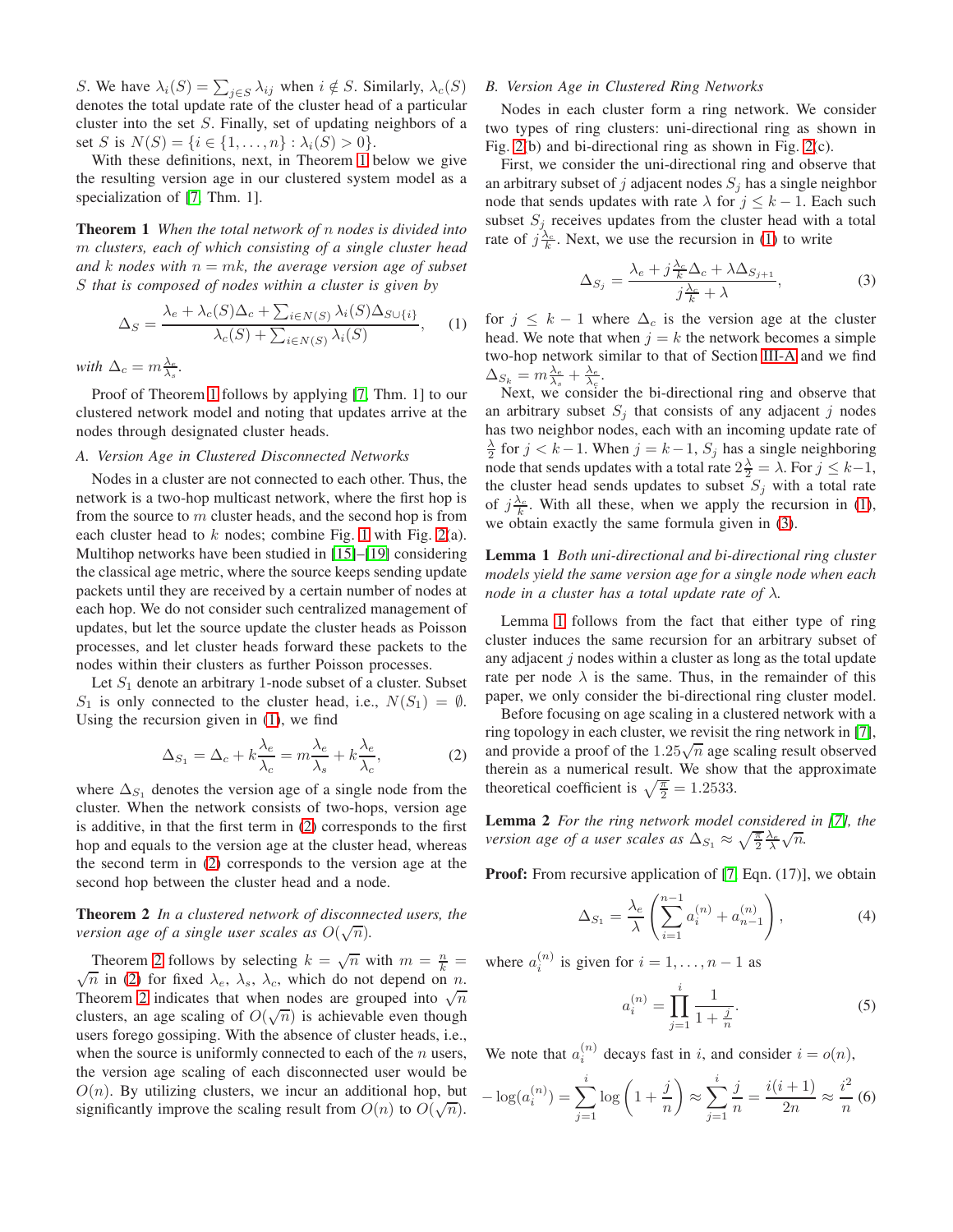where we used  $\log(1 + x) \approx x$  for small x, and ignored the i term relative to  $i^2$ . Thus, for small i, we have  $a_i^{(n)} \approx e^{-\frac{i^2}{2n}}$ . For large *i*,  $a_i^{(n)}$  $\binom{n}{i}$  converges quickly to zero due to multiplicative terms in  $\prod_{j=1}^{i} \frac{1}{1+j/n}$ , and this approximation still holds. Thus, we have  $\sum_{i=1}^{n-1} a_i^{(n)} \approx \sum_{i=1}^{n-1} e^{-\frac{i^2}{2n}}$ . For large *n*, by using Riemann sum approximation with steps  $\frac{1}{\sqrt{n}}$ , we obtain

$$
\frac{1}{\sqrt{n}}\sum_{i=1}^{n-1}a_i^{(n)} \approx \frac{1}{\sqrt{n}}\sum_{i=1}^{n-1}e^{-\frac{i^2}{2n}} = \int_0^\infty e^{-\frac{t^2}{2}}dt = \sqrt{\frac{\pi}{2}}.\tag{7}
$$

Thus, we get  $\sum_{i=1}^{n-1} a_i^{(n)} \approx \sqrt{\frac{\pi}{2}} \sqrt{n}$ . By inserting this in [\(4\)](#page-2-7), we obtain the age scaling of a user as  $\Delta_{S_1} \approx \sqrt{\frac{\pi}{2}} \frac{\lambda_e}{\lambda} \sqrt{n}$ .

Next, we focus on age scaling in a clustered network with a ring topology in each cluster. From recursive application of [\(3\)](#page-2-5) along with  $\Delta_{S_k}$ , we obtain

$$
\Delta_{S_1} = \frac{\lambda_e}{\lambda} \left( \sum_{i=1}^{k-1} b_i^{(k)} \right) + \Delta_c \left( 1 - b_{k-1}^{(k)} \right) + \Delta_{S_k} b_{k-1}^{(k)}, \quad (8)
$$

where similar to [\(5\)](#page-2-8),  $b_i^{(k)}$  is given for  $i = 1, ..., k - 1$  as

$$
b_i^{(k)} = \prod_{j=1}^i \frac{1}{1 + \frac{j}{k} \frac{\lambda_c}{\lambda}}.\tag{9}
$$

When k is large,  $b_{k-}^{(k)}$  $\lambda_{k-1}^{(k)}$  goes to zero, and  $\Delta_{S_1}$  in [\(8\)](#page-3-0) becomes

$$
\Delta_{S_1} \approx \frac{\lambda_e}{\lambda} \left( \sum_{i=1}^{k-1} b_i^{(k)} \right) + \Delta_c \approx \sqrt{\frac{\pi}{2}} \frac{\lambda_e}{\sqrt{\lambda \lambda_c}} \sqrt{k} + m \frac{\lambda_e}{\lambda_s}, \tag{10}
$$

where the second approximation follows as in the proof of Lemma [2.](#page-2-9) Terms in [\(10\)](#page-3-1) are  $O(\sqrt{k})$  and  $O(m)$ , respectively. In [\[7\]](#page-4-6), there is a single cluster, i.e.,  $m = 1$  and  $k = n$ , and thus, the version age scaling is  $O(\sqrt{n})$ . In our model, by carefully adjusting the number of clusters and the cluster sizes, we can improve this  $O(\sqrt{n})$  scaling result to  $O(n^{\frac{1}{3}})$ .

<span id="page-3-2"></span>Theorem 3 *In a clustered network with a ring topology in* each cluster, the version age of a single user scales as  $O(n^{\frac{1}{3}})$ .

Theorem [3](#page-3-2) follows by selecting  $m = n^{\frac{1}{3}}$  with  $k = \frac{n}{m} = n^{\frac{2}{3}}$ in [\(10\)](#page-3-1) for fixed  $\lambda_e$ ,  $\lambda_s$ ,  $\lambda_c$ ,  $\lambda$ , which do not depend on n.

## *C. Version Age in Clustered Fully Connected Networks*

Nodes in each cluster form a fully connected network where each node is connected to all the other nodes within its cluster with rate  $\frac{\lambda}{k-1}$ . We find the version age for a subset of j nodes  $S_j$  in a cluster. Each such subset j has  $k - j$  neighbor nodes in addition to the cluster head associated with their cluster. Using the recursion given in [\(1\)](#page-2-1), we find

$$
\Delta_{S_j} = \frac{\lambda_e + \frac{j\lambda_c}{k}\Delta_c + \frac{j(k-j)\lambda}{k-1}\Delta_{S_{j+1}}}{\frac{j\lambda_c}{k} + \frac{j(k-j)\lambda}{k-1}},\tag{11}
$$

for  $j \leq k-1$ , where  $\Delta_c$  is equal to  $m_{\lambda_s}^{\lambda_e}$ . The average version age of the whole cluster is  $\Delta_{S_k} = \Delta_c + \frac{\lambda_e}{\lambda_c} = m \frac{\lambda_e}{\lambda_s} + \frac{\lambda_e}{\lambda_c}$ .

Next, we present bounds for  $\Delta_{S_1}$ .

**Lemma 3** When  $\lambda_c = \lambda$ , in a clustered network with fully *connected topology in each cluster, the version age of a single node satisfies*

<span id="page-3-7"></span>
$$
\frac{(k-1)^2 + k}{k^2} \Delta_c + \frac{\lambda_e}{\lambda} \left( \frac{k-1}{k} \sum_{\ell=1}^{k-1} \frac{1}{\ell} + \frac{1}{k} \right)
$$

$$
\leq \Delta_{S_1} \leq \Delta_c + \frac{\lambda_e}{\lambda} \left( \sum_{\ell=1}^k \frac{1}{\ell} \right). \tag{12}
$$

**Proof:** We use steps similar to those in the proof of [\[7,](#page-4-6) Thm. 2] and also consider the additional hop from the source to the cluster heads. For  $\lambda_c = \lambda$ , we take  $j = k - \ell$  and [\(11\)](#page-3-3) becomes

$$
\Delta_{S_{k-\ell}} = \frac{\frac{1}{k-\ell} \frac{\lambda_e}{\lambda} + \frac{1}{k} \Delta_c + \frac{\ell}{k-1} \Delta_{S_{k-\ell+1}}}{\frac{1}{k} + \frac{\ell}{k-1}},\tag{13}
$$

<span id="page-3-0"></span>for  $\ell \leq k-1$  and  $\Delta_{S_k} = \Delta_c + \frac{\lambda_e}{\lambda}$ , where  $\Delta_c$  is the age at the cluster head. Defining  $\hat{\Delta}_{S_{\ell}} \triangleq \hat{\Delta}_{S_{k-\ell+1}}$ , we get

<span id="page-3-6"></span>
$$
\hat{\Delta}_{S_{\ell+1}} = \frac{\frac{1}{k-\ell}\frac{\lambda_e}{\lambda} + \frac{1}{k}\Delta_c + \frac{\ell}{k-1}\hat{\Delta}_{S_{\ell}}}{\frac{1}{k} + \frac{\ell}{k-1}}.\tag{14}
$$

Next, one can show that  $\hat{\Delta}_{S_{\ell+1}}$  satisfies the following

<span id="page-3-4"></span>
$$
\hat{\Delta}_{S_{\ell+1}} \le \frac{\frac{1}{k-\ell} \frac{\lambda_e}{\lambda} + \frac{1}{k} \Delta_c + \frac{\ell}{k} \hat{\Delta}_{S_{\ell}}}{\frac{1}{k} + \frac{\ell}{k}}.
$$
 (15)

<span id="page-3-1"></span>Defining  $\tilde{\Delta}_{S_{\ell}} \triangleq \frac{\ell}{k} \hat{\Delta}_{S_{\ell}}$  and plugging it in [\(15\)](#page-3-4), we get

$$
\tilde{\Delta}_{S_{\ell+1}} = \frac{\ell+1}{k} \hat{\Delta}_{S_{\ell}} \le \frac{1}{k-\ell} \frac{\lambda_e}{\lambda} + \frac{1}{k} \Delta_c + \tilde{\Delta}_{S_{\ell}}.
$$
 (16)

Noting that  $\tilde{\Delta}_{S_1} = \frac{\hat{\Delta}_{S_1}}{k} = \frac{\Delta_{S_k}}{k} = \frac{1}{k} \left( \Delta_c + \frac{\lambda_e}{\lambda} \right)$ , we write

<span id="page-3-5"></span>
$$
\tilde{\Delta}_{S_k} \le \Delta_c + \frac{\lambda_e}{\lambda} \left( \sum_{\ell=1}^k \frac{1}{\ell} \right). \tag{17}
$$

Since  $\tilde{\Delta}_{S_k} = \hat{\Delta}_{S_k} = \Delta_{S_1}$ , [\(17\)](#page-3-5) presents an upper bound to the version age of a single node. For the lower bound, we follow similar steps starting from [\(14\)](#page-3-6). Detailed steps are omitted here due to space limitations.  $\blacksquare$ 

From [\(12\)](#page-3-7), we see that for large *n* with  $\lambda_c = \lambda$ , the version age of a single node  $\Delta_{S_1}$  satisfies

$$
\Delta_{S_1} \approx m \frac{\lambda_e}{\lambda_s} + \frac{\lambda_e}{\lambda} \log k. \tag{18}
$$

<span id="page-3-8"></span>Theorem 4 *In a clustered network with a fully connected topology in each cluster, the version age of a single user scales as* O(log n)*.*

<span id="page-3-3"></span>Theorem [4](#page-3-8) follows in multiple different ways. For instance, it follows by selecting  $m = 1$  and  $k = \frac{n}{m} = n$ . That is, we have a single fully connected network of  $n$  users as in [\[7\]](#page-4-6). Theorem [4](#page-3-8) also follows by selecting  $m = \log n$  and  $k =$  $\frac{n}{m} = \frac{n}{\log n}$ . That is, we have  $\log(n)$  fully connected clusters with  $\frac{2\pi}{\log n}$  users in each cluster. Thus, version age obtained under a smaller cluster size with less connections is the same